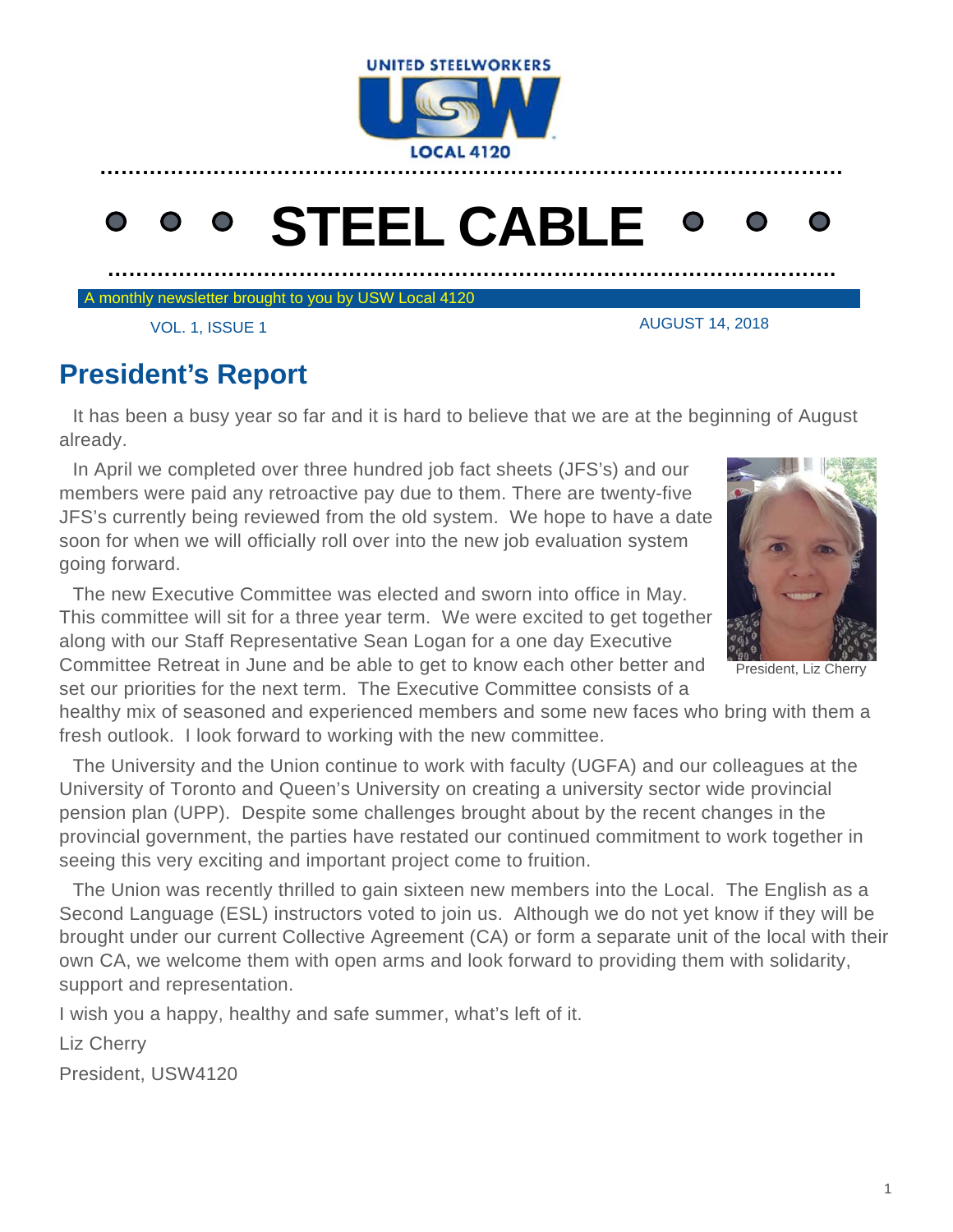## **Introducing your new Executive for the 2018-2021 term**

Returning to office are:

- President, Liz Cherry;
- Vice President, Sarah Whelan;
- Recording Secretary, Jeff Gross;
- Treasurer, Paul Anderson;
- Guide, Tricia Townsend;
- Guard Tracy Van Raaij; and
- Trustee Grant Perry.

Returning in a new roll, is Brenda Chomiak, now Financial Secretary.

New to the Executive are:

- Trustee, Bonnie Wakefield and
- Trustee, Meghan Grimes



 The executive and membership would like to thank outgoing executive members, Alan Miller and John Tartt for their service. Alan served as long time Financial Secretary to the Local, and a member of the Joint Health and Safety committee for many years and recently has been our representative on the Wellness@Work initiative. John has served a number of roles including representation on the University Pension Project committee and numerous bargaining committees.

# **Committee Reports**

## **University Pension Plan**

 The UPP, or University Pension Plan is a joint initiative with Faculty and Administration as well as USW Locals at the University of Guelph, University of Toronto and Queen's University. You can find more information about the process at http://www.universitypension.ca.

 What isn't covered on UPP website, is that the process is expensive and all sides had indication from the former Liberal Government that they would be funding the process. However, we did not receive that funding. We have

recently sent a letter to the new Assistant Deputy Minister, Postsecondary Education Division to bring her up to speed on the process. At this point, administration at each institution has committed money toward progressing, however all sides would like to see larger government funding for the process.

 One thing we have continued to actively pursue, is research into the types of Administration boards in other Multi-Employer JSPP's. A small working group has completed it's research, and will be presenting its results soon

 Stay tuned for a Pension Road Show, coming to a department near you. John Tartt, UPP Delegate



UNIVERSITY PENSION PLAN

**ONTARIO**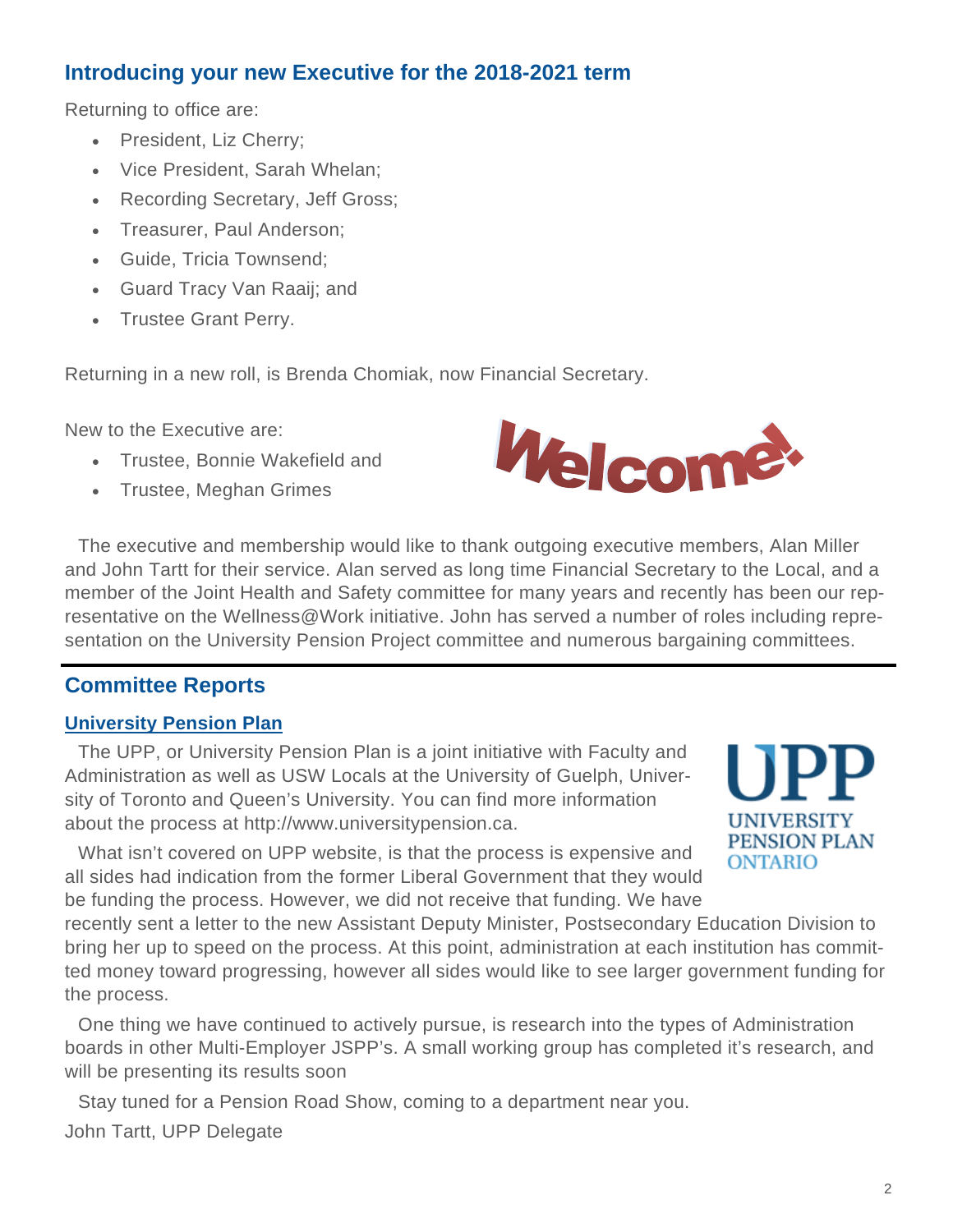#### **Women of Steel**

 Early in 2018 the USW 2140 Women of Steel Committee was revitalized. Ten members of our local volunteered to sit on this committee along with Liz Cherry (President) and Sarah Whelan (Vice President).

At our first meetings, we brainstormed to determine what the mission of our group would be. We have decided to focus on:

- supporting our members at work, at home, and in the community (with a focus on work/ life balance)
- becoming a resource for the Local on women's issues
- social responsibility
- creating an inclusive workplace

 Since those initial meetings, our committee has been hard at work. We have been awarded a grant from the Wellness@Work Committee to offer a speaker series in the fall of 2018 that will cover topics such as diversity, privilege, harassment, and bullying in the workplace.



**Pay Equity Bake Sale** 

 A Pay Equity Day bake sale was held to foster discussion on the gender pay gap at The University of Guelph, which also raised money for the CSA foodbank.

Pay Equity Bake Sale

#### **Guelph Life Center**

 The Women of Steel Committee were able to secure donations from our Area Council and the USW Humanity Fund to help the Guelph Life Center replace their industrial stove. This was the beginning of a relationship that we hope to carry on. Currently, members of the Women's Committee and other members of our local are helping out the Life Center by preparing and serving meals.



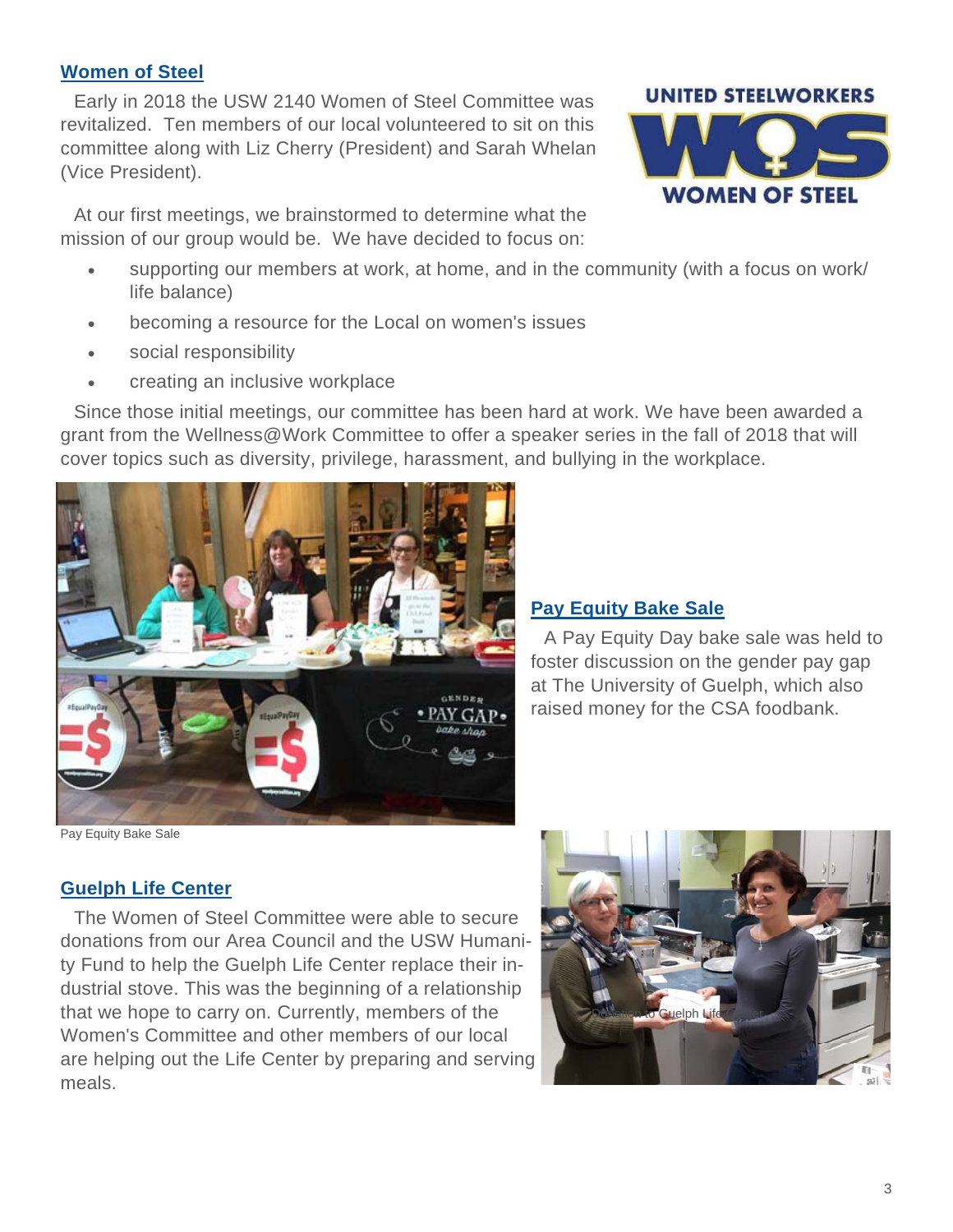

WOS prepare meals for Guelph Life Centre

#### *By Bonnie Wakefield, Chair*

## **Why Steelworkers?**

Ever wondered why University of Guelph staff are members of the United Steelworkers Union? The simple answer is we chose to be.

 In the early 1990's, we were members of an independent union, called the University of Guelph Staff Association (UGSA). At that time, UGSA was engaged in a fight with the University over UGSA's



pension plan. When the pension plan was originally set up, UGSA believed that the pension money was held in a trust, and should be used solely for the benefit of the plan members. In the late 1990's the University changed the language of the original agreement with UGSA, giving them unilateral control over the pension money, allowing the University to stop contributing to pension plan for a number of years, like permanent indexation or better early retirement bridging.

to volunteer at the Life Center.

As UGSA, we didn't have the time or resources to combat such a large issue, and decided to



join a larger Union. Four Unions, representing staff at Universities across Ontario, were invited to make presentations on what they could offer, and why we should join them. After the presentations, USW was the clear choice as they had both the resources and attitude we were looking for; not one to choose conflict, but prepared to take a stand and fight for what is right when necessary. In 2001 UGSA members voted to merge with USW.

 There are two ways you can help with our important work! First, we are actively recruiting new committee members that identify as female and are part of other minority groups. Please contact the Union Office if you are interested in participating. Our goal is to have our committee do a better job of reflecting our workplace. The current commitment is approximately 2-3 hours per month.

 Secondly, watch for emails from our Committee inviting you to participate in some of our activities. Coming soon will be invitations to our speaker series and opportunities

> With this merger the University of Guelph joined the University of Toronto as the second Ontario University to join USW, and in 2010, Queen's University's staff association also joined USW. We now have three strong and mutually supportive USW Locals representing staff at Ontario Universities.

 By the way, do you know what USW stands for? Send an email or text with the answer by August 27th for a chance to win a \$50 gift certificate.